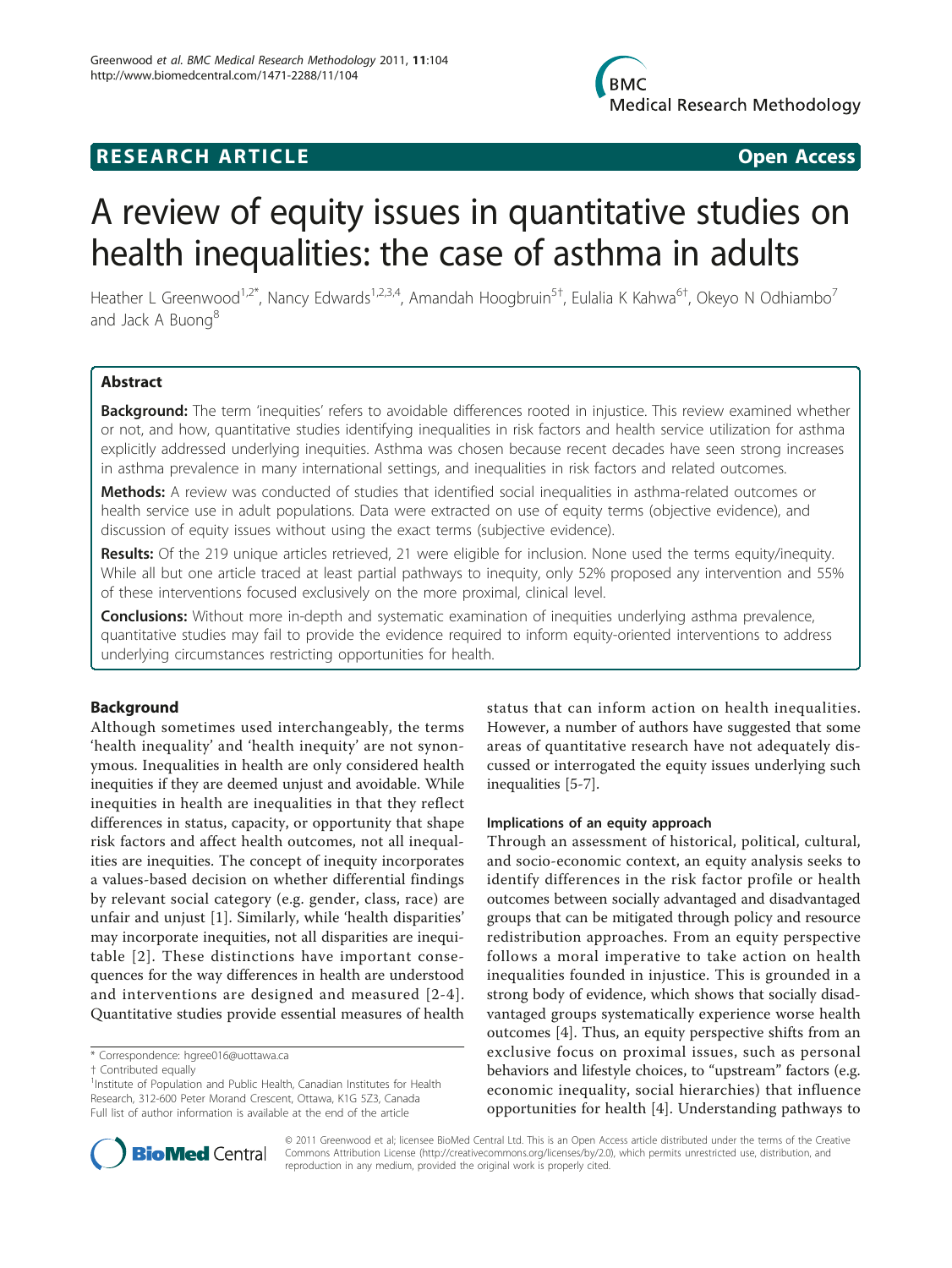<span id="page-1-0"></span>health equity, the proximal to distal factors that interact to produce inequities, is essential for the design of interventions that promote equitable opportunities for health and well-being [\[8](#page-6-0)].

#### The case of asthma in adults

In light of the growing recognition for placing equity at the centre of population and public health analysis, this review sought to better understand whether or not discussions of equity have permeated quantitative literature about health inequalities and asthma in adults.

Asthma affects approximately 300 million adults and children worldwide, with prevalence rates ranging from 1-18% globally [[9](#page-6-0),[10](#page-6-0)]. Of notable concern are the increases in asthma prevalence in some African, Latin American and Asian countries [\[11,12\]](#page-6-0). Furthermore, there are racial and socioeconomic differences in asthma prevalence, morbidity, and mortality rates [[13-16\]](#page-6-0). Explanations for such inequalities include poverty, variations in environmental and occupational exposures, and differential access to medical care [[13,14,17-20\]](#page-6-0). Reducing the burden of asthma requires efforts to address the underlying conditions that are producing inequities [\[14](#page-6-0)].

## Methods

## Search strategy

Articles were identified based on a systematic search of MEDLINE (Ovid MEDLINE 1950-present) using an a priori defined search string (Figure 1). This was developed iteratively through key word identification, testing, and revision. We aimed for high sensitivity to capture a large number of articles that would later be assessed for relevance. All searches took place between June 23 and July 14, 2009.



#### Eligibility criteria

Eligibility criteria were: 1) published in English during the years 2005-2009; 2) primary research study or previously unpublished secondary analysis of existing data; 3) outcome variables included health outcomes and/or health care utilization patterns directly related to asthma in adult populations with asthma or at risk of developing asthma; 4) data analysis demonstrated inequalities with respect to the outcome variables measured; 5) analysis of inequalities compared respondents on the basis of SES, and/or gender, and/or race/ethnicity, and/or place of work, and/or place of residence. Multiple articles based on the same data set but with different foci and analyses were included. If the same abstract was retrieved more than once, duplicate abstracts were excluded.

Each abstract was assessed initially for relevance by two independent reviewers (HLG, NE, SD, RN). In cases of disagreement, a third assessment was conducted by a reviewer who had not initially assessed the abstract in question (HLG, AH, RN). If eligibility could not be determined based on the abstract alone, the full article was retrieved for further assessment (HG, NE).

### Data extraction

Basic study information was extracted from eligible articles (e.g. aims, design, study type, location). For 'study type', articles were classified as either etiological/risk factor studies or health services-oriented, as we expected different approaches to studying and reporting on equity issues. 'Etiological/risk factor studies' included not only biological and individual social risk factors such as genetic predisposition to disease, income and educational status, but also social determinants of disease and what Glass and McAtee [[21](#page-6-0)] describe as risk regulators such as employment conditions, transportation corridors and industrial zoning of neighbourhoods. The 'study design' category classified studies as cross-sectional, prospective cohort, or retrospective cohort.

In addition to study information, extraction focused on two types of data: 1) objective data that identified whether or not the terms 'equity/inequity' were used in the study, and described findings and intervention options, and; 2) subjective data that described pathways to inequity implied by the authors even when equity terms were not used directly. Combined, this extraction aimed to describe asthma-related inequalities, determine whether they were explicitly discussed in equity terms, and consider whether equity issues were raised even if not discussed explicitly.

## Objective data

Objective data were extracted separately by two reviewers for each article (HG, NE, AH, EKK, ONO, JAB). This included: a description of the inequalities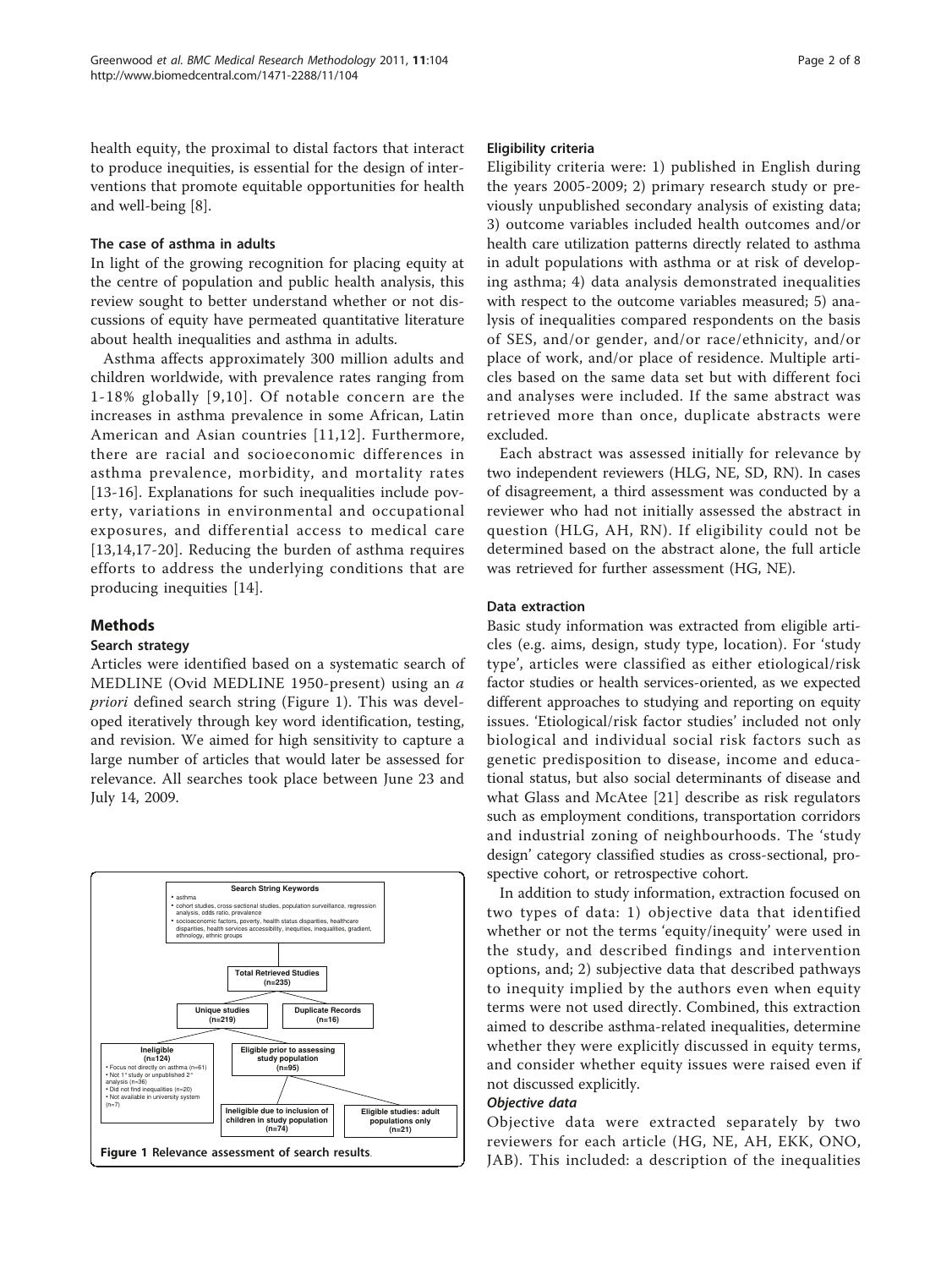identified, interventions and/or research directions suggested by the authors, and a search for equity-related terminology. With respect to inequalities, reviewers were asked to extract: indicators of inequality and quantitative description of social gradients or other inequalities. Although all included studies identified asthmarelated inequalities, only statistically significant findings were extracted because we did not expect authors to discuss inequities if they found no significant differences among social groups.

Reviewers also searched each document for instances of equity-related terminology (HLG, AP). The number of occurrences of each of the following terms, excluding those in the reference section, was counted: equity(ies)/ inequity(ies), equality(ies)/inequality(ies), and disparity(ies). Subjective data

Subjective information was extracted by a single reviewer (HLG), based on consultations with the research supervisor (NE) and guided by the question: without using the terms 'equity' or 'inequity', do the authors implicitly raise equity issues? The definitions of equity used to guide the extraction suggested important questions for unravelling pathways to health equity: What is unfair or unjust in the context of a given society [[1](#page-6-0)]? What can be done to change the social conditions that shape disadvantage [[3,22\]](#page-6-0)? While recognizing the subjectivity inherent in our analysis, we aimed to present a set of issues that were illustrative of health inequities when considered carefully in their social, political, and economic contexts.

All text in which the authors implied inequity by highlighting potential unfairness or by otherwise tracing the pathway to inequity was extracted. For example, the following text was extracted from a study: "In addition to social condition being a factor leading to asthma, it may also be that asthma leads to low socioeconomic level. There are also data indicating lower salaries, unemployment, or difficulties in obtaining a promotion for individuals with work related asthma. These findings, taken together with the present results, permit us to propose the theory of a vicious cycle in which work related asthma leads to lower earnings and is also the consequence of lower socioeconomic level in combination with lower educational level  $[23]^{(p698)}$  $[23]^{(p698)}$ ." The reviewer (HLG) wrote the following in their explanation: "The authors highlight an inequitable association between lower socioeconomic status and increased risk of work-related asthma... They also suggest a further inequity whereby work-related asthma may deepen poverty by limiting income and employment opportunities."

Only the discussion and conclusion sections of the article were reviewed for the extraction of subjective information, because it is in these sections that authors discuss the implications of their research.

### Results

The search retrieved a total of 235 abstracts, which was reduced to 219 unique studies once duplicate abstracts were excluded. Of these 219 studies, 212 were available in the University of Ottawa library system and retrieved, and 21 of these retrieved studies met the inclusion criteria. The most common reasons for ineligibility were: population not limited to adults; focus not on health outcomes or health care utilization patterns directly related to asthma in populations with, or at risk of developing, asthma (e.g. mental health of parents caring for children with asthma); not a primary research study or unpublished secondary analysis; and analysis did not identify inequalities based on SES, and/or gender, and/or race/ethnicity, and/or place of work, and/or place of residence (Figure [1](#page-1-0)).

Of the included studies, 13 were etiological/risk factor research, 5 were health-services oriented, and 3 focused on both these areas (for details see Additional file [1:](#page-6-0) Characteristics of included studies). Fifteen studies used a cross-sectional design, 4 used a retrospective cohort design, and 2 used a prospective cohort design. The majority of studies were conducted in the United States  $(n = 13)$ ; other countries included Australia  $(n = 1)$ , Brazil  $(n = 1)$ , Canada  $(n = 1)$ , Chile  $(n = 1)$ , China  $(n = 2)$ , Sweden  $(n = 1)$ , and the United Kingdom  $(n = 1)$ .

#### Explicit discussion of equity issues

The terms 'equity(ies)' or 'inequity(ies) were not used in any of the studies (Table [1\)](#page-3-0). A search for other terms to describe health differences revealed one study from the United States [[15\]](#page-6-0), and a study from Sweden [[24](#page-6-0)] that used 'equality(ies)' or 'inequality(ies)', both in the discussion section of the article. Additionally, five studies used 'disparity(ies)', all of which were conducted in the United States [\[15,](#page-6-0)[25-28\]](#page-7-0). In these articles, 'disparity(ies)' appeared in the title, abstract, introduction, and/or discussion sections. Instead of using the equity, inequality, and disparity terms listed above, we found that authors relied on less specific terminology to describe their findings; 17 of the 21 articles described 'differences' in health status or health care utilization, and all referred to 'relationships' or 'associations' between outcomes and socioeconomic or demographic characteristics.

#### Implicit discussion of equity issues

Although none of the studies explicitly used the term 'equity', we found that all but one implied inequity by attempting to trace, at least partial, pathways to inequity. These articles did so by suggesting upstream social conditions that limited opportunities rather than by explicitly labelling disadvantage as unjust. A full list of the identified pathways to inequity is presented in Table [2.](#page-3-0)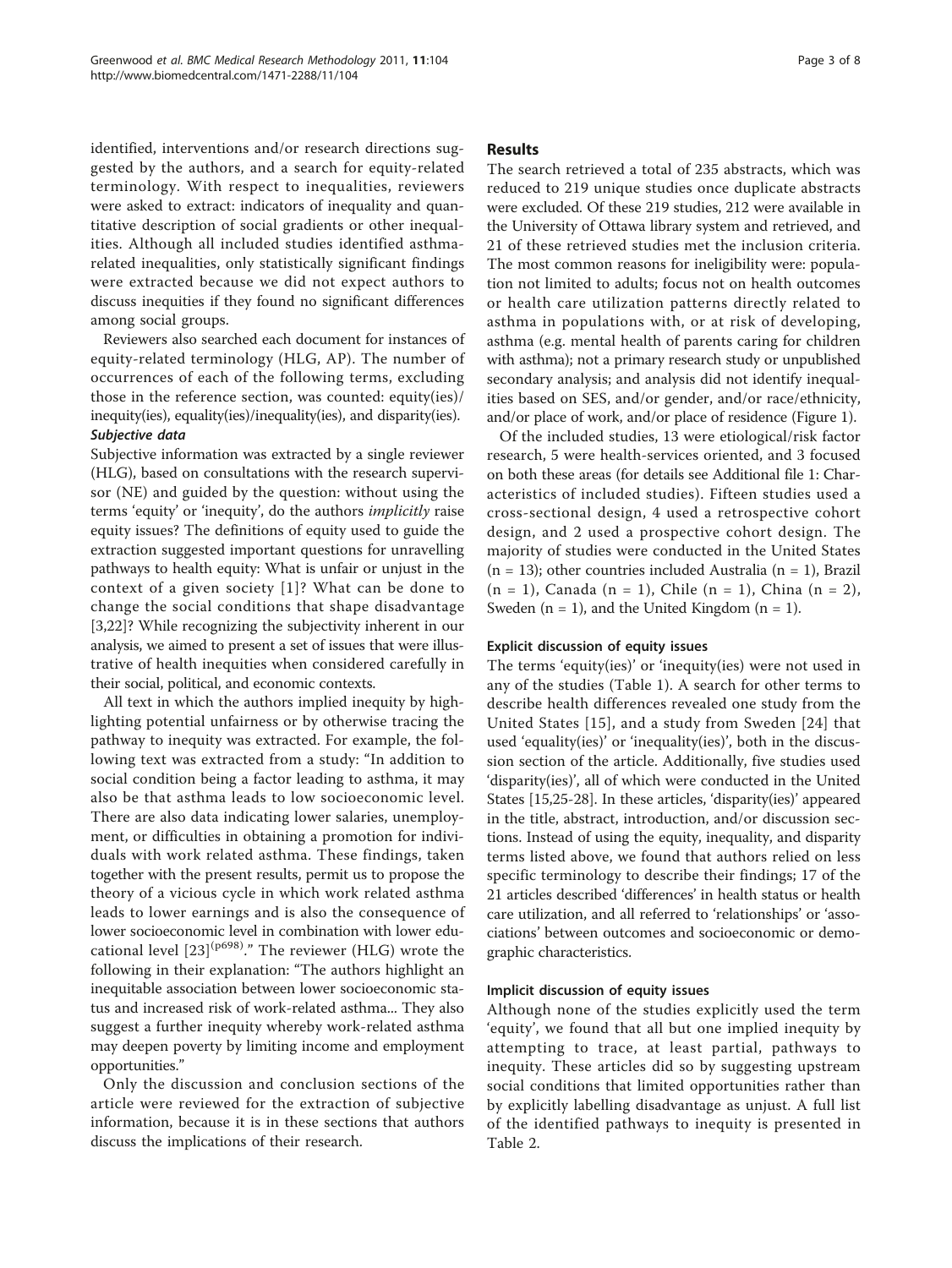| Terms                         | 0 Occurrences      | Occurrence       | 2-5 Occurrences | 6-10 Occurrences | >10 Occurrences |
|-------------------------------|--------------------|------------------|-----------------|------------------|-----------------|
| Equity(ies)/Inequity(ies)     | 21 studies (100%)  | 0 studies        | 0 studies       | 0 studies        | 0 studies       |
| Equality(ies)/Inequality(ies) | 19 studies (90.5%) | 2 studies (9.5%) | 0 studies       | 0 studies        | 0 studies       |
| Disparity(ies)                | 16 studies (76.1%) | 2 studies (9.5%) | study (4.8%)    | I study (4.8%)   | study (4.8%)    |

<span id="page-3-0"></span>Table 1 Number of studies ( $n = 21$ ) with occurrences of the terms 'equity', 'disparity', and 'inequality'

Note: Number of occurrences does not include those in the reference section.

The level of specificity in these pathways, and the strength of their implication of inequity, varied. In some cases, authors simply described elements of a pathway without considering their interconnections. We considered these elements in their social context to help us determine whether or not they were inequitable. For example, in a national-level study conducted in the United States, Rose et al [[29](#page-7-0)] identified poverty as a risk factor for asthma and found that when poverty was included in their analysis, black Americans did not have significantly more asthma than white Americans. We considered this a discussion of inequity because findings of increased risk of asthma among black Americans should take into account their disproportionate risk of poverty and historic discrimination before attributing such differences to race. The authors did not go into detail, however, as to how lower

SES may expose populations to more risk factors for asthma.

Other authors presented more detailed explanations of how social position may be translated into an increased risk of asthma. Thus, these authors implied more strongly that a given inequality was inequitable. Caldeira et al [[23](#page-6-0)], for instance, found that adults with lower levels of education had a higher risk of developing work-related asthma. They pointed to possible connections between lower education, lower professional qualifications, and limited employment opportunities that may increase the likelihood of finding work in jobs with a higher exposure to environmental risk factors. In another example, Smith et al [[30\]](#page-7-0) found that asthma patients in the United States who were ambulance users tended to have lower levels of education. They suggested that a lack of access to public

Table 2 Potential pathways to inequity identified among eligible studies

| <b>Category of Equity Issue</b>           | Example                                                                                                                                                                                                                                                                      |
|-------------------------------------------|------------------------------------------------------------------------------------------------------------------------------------------------------------------------------------------------------------------------------------------------------------------------------|
| Access to care                            | Underdiagnosis of asthma in the Alaska Native population related to a lack of health care providers [35].                                                                                                                                                                    |
|                                           | Job requirements that may limit the ability to access health care services during normal business hours [36].                                                                                                                                                                |
| Access to transportation                  | The role of access to public or private transportation in influencing ambulance service and emergency room use<br>for asthma [30.36].                                                                                                                                        |
| Discrimination                            | Potential variability in likelihood of asthma diagnosis due to different standards applied to different ethnic groups<br>$[15]$ .                                                                                                                                            |
| Environmental & occupational<br>exposures | Association between lower educational level, poverty, visible minority status, ethnicity, and/or immigrant status and<br>higher risk of developing asthma due to increased exposure to irritants and occupational risk factors [23,27,32].                                   |
|                                           | Proximity of low-income urban neighborhoods to sources of pollutants (e.g. highways and truck routes) [39,42].<br>Potential migration of high-risk populations to areas with lower pollutants [40], and potential reduced exposure to<br>air pollutants in rural areas [41]. |
| Housing & neighborhood<br>environment     | Poor housing conditions in low-income neighborhoods that may increase exposure to cockroach and rodent<br>allergens, dampness, and mold [24,39].                                                                                                                             |
|                                           | Increased stress related to community violence, and insufficient public services resulting in a poor physical<br>environment in low-income neighborhoods [39,42].                                                                                                            |
| Insurance status                          | Association between lack of insurance or Medicaid and discharge against medical advice and worse asthma control<br>$[26, 31]$ .                                                                                                                                              |
|                                           | Emergency rooms as last resort for patients without health insurance in U.S. [28].                                                                                                                                                                                           |
| Race/ethnicity                            | Race/ethnicity as a marker for social disadvantage (e.g. low income, lack of insurance coverage) rather a risk factor<br>itself [15,28,29].                                                                                                                                  |
|                                           | Association between black race/ethnicity and increased emergency room visits [28].                                                                                                                                                                                           |
|                                           | Potential link between stress associated with multiple race identification and higher rates of asthma among adults<br>who are both American Indian/Alaska Native and white [37].                                                                                             |
| Socioeconomic status                      | Relationship between race/ethnicity and discharge against medical advice neutralized when socioeconomic factors<br>taken into account [31].                                                                                                                                  |
|                                           | Association between low socioeconomic status or lack of employment and increased asthma symptoms, poor<br>compliance, and worse asthma-related quality of life [29,33,34,38].                                                                                                |
|                                           | Asthma as both a consequence and contributor to poverty by restricting ability to work and incurring medical<br>expenses [23,38].                                                                                                                                            |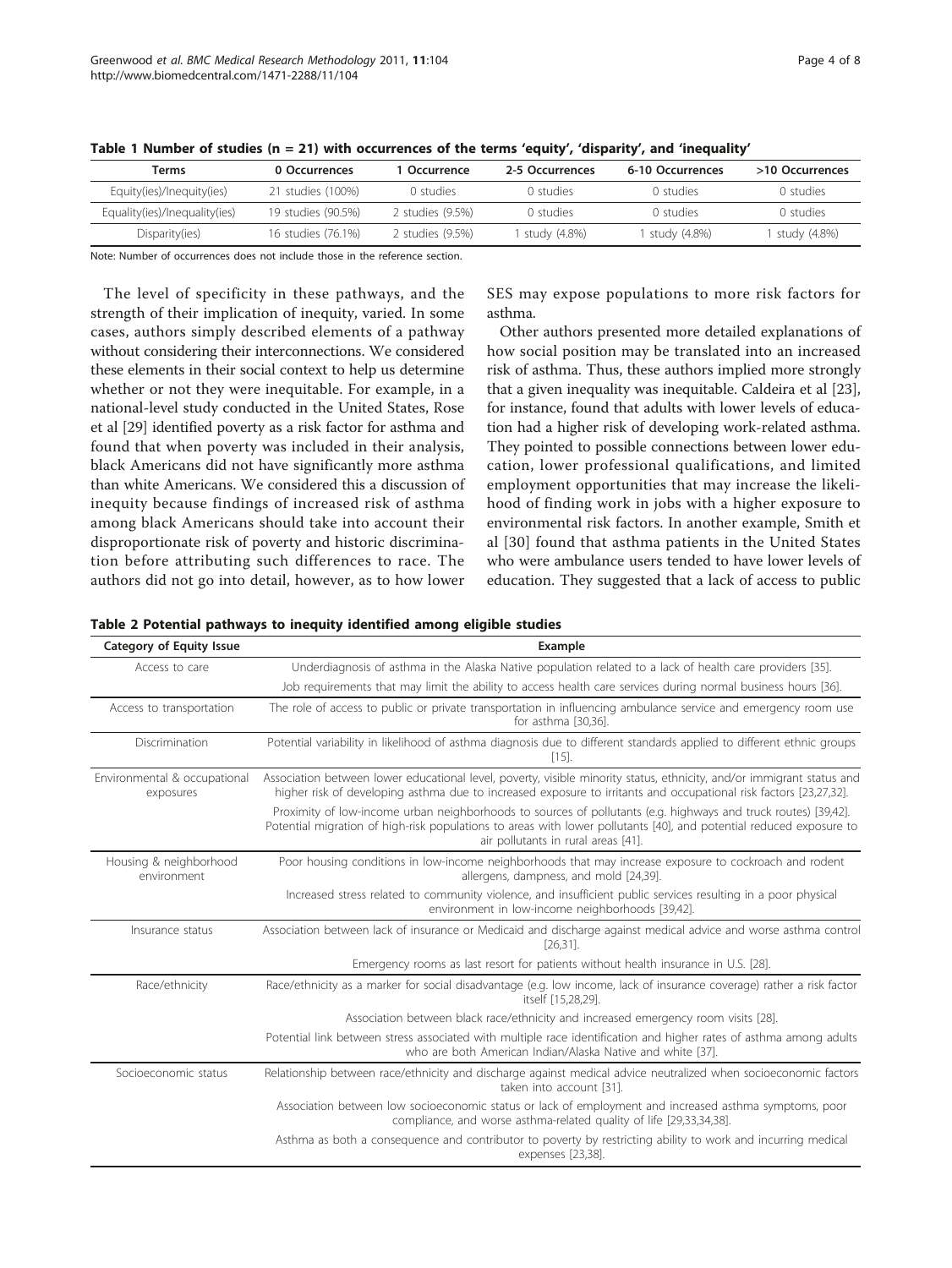or private transportation among these populations may increase their likelihood of using ambulance services to seek medical care.

#### Asthma-related inequalities

Asthma-related inequalities were described on the basis of SES, race/ethnicity, gender, place of residence, and/or health insurance status (for details see Additional file [1](#page-6-0): Characteristics of included studies). Eighteen studies identified asthma-related inequalities by SES [\[15,23,24,](#page-6-0)[26-40](#page-7-0)]. Studies generally identified greater prevalence or risk of asthma symptoms among populations with lower SES, and lower compliance [[15,23,24,](#page-6-0)[27](#page-7-0),[29](#page-7-0),[31](#page-7-0),[33](#page-7-0),[37](#page-7-0)-[40\]](#page-7-0). With respect to health care utilization, lower SES was associated with increased use of emergency health services in two studies [[26,28](#page-7-0)] and decreased use in one study [\[35\]](#page-7-0).

Nine studies identified inequalities based on race/ethnicity [[15](#page-6-0)[,25-29](#page-7-0),[34,36,37](#page-7-0)]. All but one of these found that populations of certain races/ethnicities, particularly nonwhite populations, faced increased exposure to asthmarelated risk factors and worse outcomes. The study by Hoffman et al [\[36](#page-7-0)], on the other hand, identified an association between white race/ethnicity and inconvenient clinic hours as a barrier to accessing health care for asthma. Seven studies identified gender-based inequalities [[15,23](#page-6-0),[26,28,29](#page-7-0),[31,33\]](#page-7-0). Findings consistently identified a higher prevalence of asthma or asthma symptoms among women [[15,23,](#page-6-0)[29,33\]](#page-7-0). With respect to health care utilization, two studies found male gender to be associated with decreased risk of emergency care use for asthma [[26,28\]](#page-7-0).

Six studies identified asthma-related inequalities by place of residence [\[15,](#page-6-0)[29](#page-7-0),[37](#page-7-0),[40](#page-7-0)-[42\]](#page-7-0), including worse asthma quality of life in neighborhoods with higher perceived problems [[42](#page-7-0)], and increased asthma prevalence in residences with higher levels of pollutants or allergens [[15](#page-6-0),[40\]](#page-7-0). Finally, three studies, conducted in the United States, identified inequalities based on health insurance status [[26](#page-7-0),[31](#page-7-0),[37](#page-7-0)], such as increased rates of discharge against medical advice in asthma patients who were uninsured or had Medicaid as opposed to private insurance [[31](#page-7-0)], and more asthma control problems among those with Medicaid versus private insurance [[26](#page-7-0)].

## Interventions

Fifty-two percent ( $n = 11$ ) of the studies suggested potential interventions stemming from their findings. Of these, 55% ( $n = 6$ ) recommended exclusively clinical interventions [[23](#page-6-0)[,25,31,32,35,38\]](#page-7-0); that is, actions taken to improve the medical detection and/or management of asthma. They did not, however, suggest interventions to address underlying inequities producing disproportionate exposure to risk among certain groups or limiting ability to seek care. For example, Caldeira et al [[23\]](#page-6-0), mentioned above, identified an increased risk of work-related asthma among populations with low educational levels and hypothesized that this was linked to more limited and riskier employment opportunities available to this population. The only intervention suggested by these authors, however, was a targeted program of prophylaxis based on screening young workers for early symptoms of asthma. Similarly, Dixon et al [[35](#page-7-0)] identified asthma and infrequent use of controller medication as an important problem among the Alaska Native population in the United States. The authors also highlighted that under-diagnosis of asthma may be an issue in this population if resident physicians are not available. They proposed better management of asthma through increased use of controller medications.

Three studies recommended interventions that address, at least partially, the upstream causes of the health disparities by targeting populations and environmental or social risk factors [\[26,40,42\]](#page-7-0). For instance, Yen et al [[42\]](#page-7-0) identified an association between perceived neighborhood problems and worse asthma-related quality of life. They suggested that the environment in low-income neighborhoods may contain more risk factors for asthma and that municipal governments may be less responsive to the populations in these neighborhoods. They proposed increased attention to public services such as trash removal, traffic calming measures, and regulation of emissions. In another example, Peters et al [\[26](#page-7-0)] proposed that the removal of racial and socioeconomic barriers could address disparities in asthma outcomes that were observed between patients with Medicaid insurance and those with private insurance.

The remaining two studies suggested both clinical interventions and interventions to address structural conditions. Alongside suggestions to treat asthma as a chronic disease, Hoffman et al [\[36](#page-7-0)] recommended more flexibility in clinic hours so that patients do not have to miss work to attend. Dimich-Ward et al [\[34](#page-7-0)] went further upstream to the level of public policy, and suggested that quality of life among those suffering from work-related asthma could be improved by better medical control in combination with retraining programs to facilitate work opportunities without exposure to aggravating factors.

## **Discussion**

This review identified 21 quantitative studies on asthma in adults that reported inequalities related to health outcomes or health service utilization. None of these studies referred to these inequalities as inequitable. However, we found that all but one included commentary that reflected underlying equity issues by attempting to trace pathways to inequity. This review did not include inequities related to methodological issues. While authors have previously considered this topic [[43,44\]](#page-7-0), we concentrated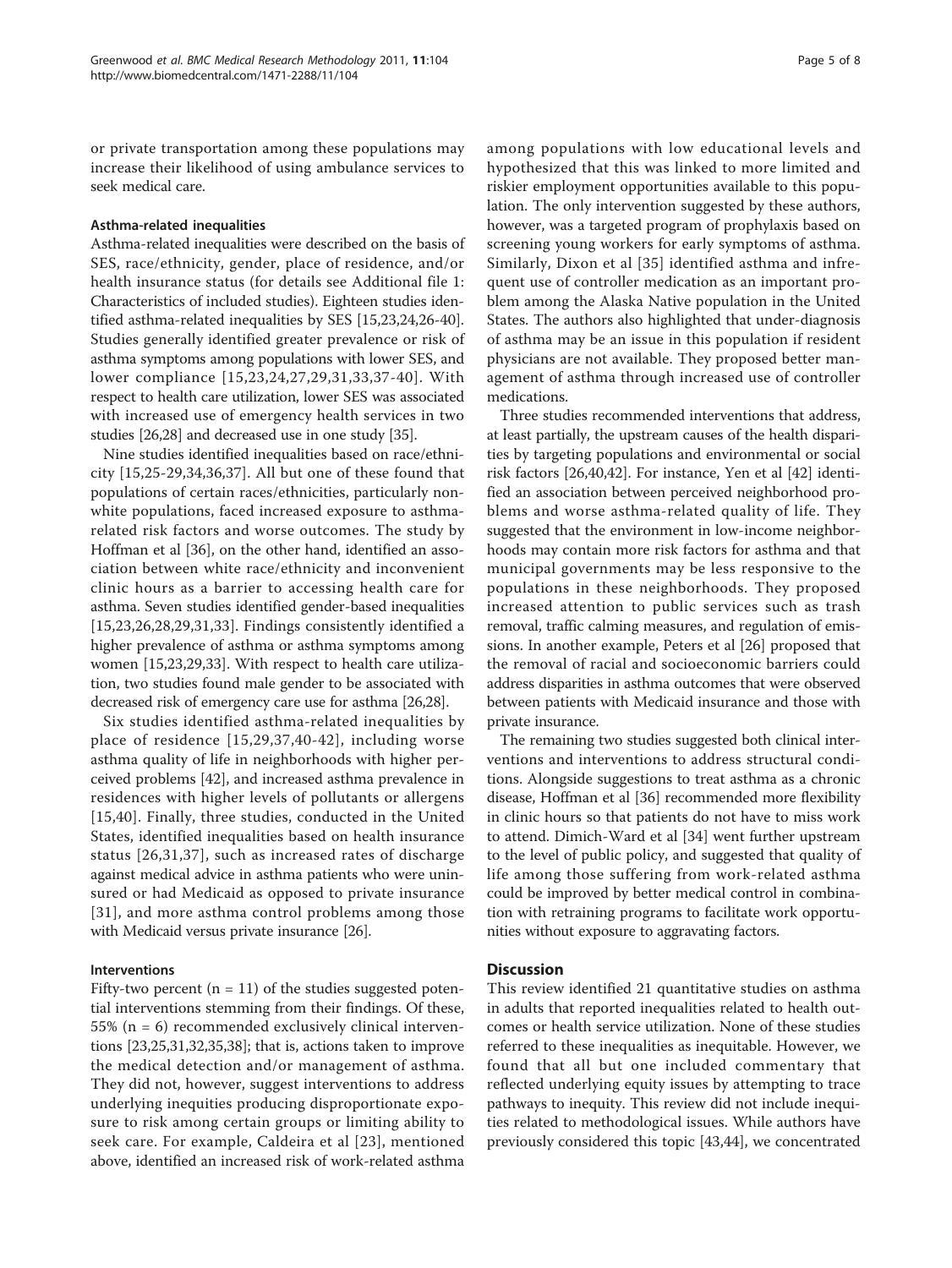on discussions of equity related to research findings and implications for proposed interventions.

A more thorough examination of the inequity dimensions of asthma would be consistent with a social epidemiology approach focused on social structures that may increase exposure to causal factors. For example, does the geographic location of low SES neighborhoods persistently expose them to high diesel emissions from nearby trucking routes? The general absence of explicit consideration of equity in these articles raises concerns about their ability to provide evidence to inform interventions aimed at structural disadvantages (e.g. poverty) as a complement to clinical interventions. It may also hinder researchers from either moving beyond an emphasis on health service utilization to the upstream conditions that shape such utilization patterns, or finding an appropriate balance between health care aimed at treating those who are sick, and preventative measures designed to enhance and maintain health.

#### Terms used

In addition to finding no occurrences of the term 'equity' in the eligible studies, this review identified only two articles that used 'inequality' and five that used 'disparity'. The majority of the studies used less-specific terms, such as 'difference' to describe the health inequalities they identified. The issue of terminology, and its political and moral associations, is not new to population and public health. A well-known example is the labeling of health inequalities as 'variations' by the Thatcher government in Britain rather than the more politically-charged language of inequalities used in the Black Report [[45,46](#page-7-0)]. Several authors have argued that the language used in discussing health inequities can impact understandings of results and how inequities should be measured and addressed [[1,2\]](#page-6-0). Choice of terminology may also influence studies selected for relevance review when certain search terms are applied.

Those conducting quantitative health research need to remain vigilant to the underlying etiological questions that drive methods and measures. While these are important to answer questions of causality and to determine attribution, they also persistently push the field towards an examination of proximal rather than distal determinants. But, as Kreiger et al [[5\]](#page-6-0) remind us, distal does not mean unimportant since it is these distal and often structurally embedded determinants that make for persistent health disparities.

#### Studying and measuring inequity

There are an increasing number of illustrative studies in which authors have demonstrated the types of hypotheses that need to be tested when pathways to health equity are examined. With a better understanding of contextual influences, a more thorough examination of the social mechanisms that may be producing health outcomes can be undertaken. This is necessary for the delineation of upstream interventions. As an example, Subramanian et al [[7](#page-6-0)] demonstrated that a re-examination of census data, that had yielded seemingly contradictory correlations between literacy and race, required an understanding of the historical context of segregated schooling in the southern United States (the Jim Crow laws).

A recent review of studies on measurement issues in health policy identified improving and clarifying metrics related to health disparities as a key requirement for eliminating such disparities [[47\]](#page-7-0). This suggests the need for a taxonomy that guides the measurement of health inequities. However, developing measures that adequately capture the moral component of health inequities has been a challenge [[48,49](#page-7-0)]. Asada [[48\]](#page-7-0), proposed a three-step framework to assist researchers to measure health inequities that involves selecting: (1) a definition of equity; (2) appropriate strategies to operationalize this definition; (3) measures to quantify health information. As Asada readily admits, however, this framework leaves many questions unanswered and further work is still needed to develop and agree upon consistent measures of health inequities. An improved set of measurement approaches for inequities would advance the field, but it is important to recognize that this is a complex undertaking given the number of mechanisms in the pathway that may be shaping inequities and their specificity to different types of health conditions.

#### Implications for policy and practice

A related concern is that the lack of explicit discussion of equity found in this review may have implications for policy and practice. This review found that only 52% of the studies proposed interventions stemming from their findings, and that of these, 55% proposed interventions that focused exclusively on the more proximal, clinical level. While such interventions are important, they are unlikely to address underlying circumstances restricting opportunities for health, or to benefit disadvantaged populations. For example, while populations exposed to dust or chemicals in the workplace can be screened for early detection of asthma and medical care, such interventions neither address the concern that these workers may have limited alternative job options due to a lack of formal education and training, nor remove the inequitable and systematic exposure to increased health risks faced by those of lower socioeconomic status.

It is possible, then, that a lack of integration of equity into quantitative studies may have important implications for the kinds of interventions that are proposed and adopted. Research is needed that brings together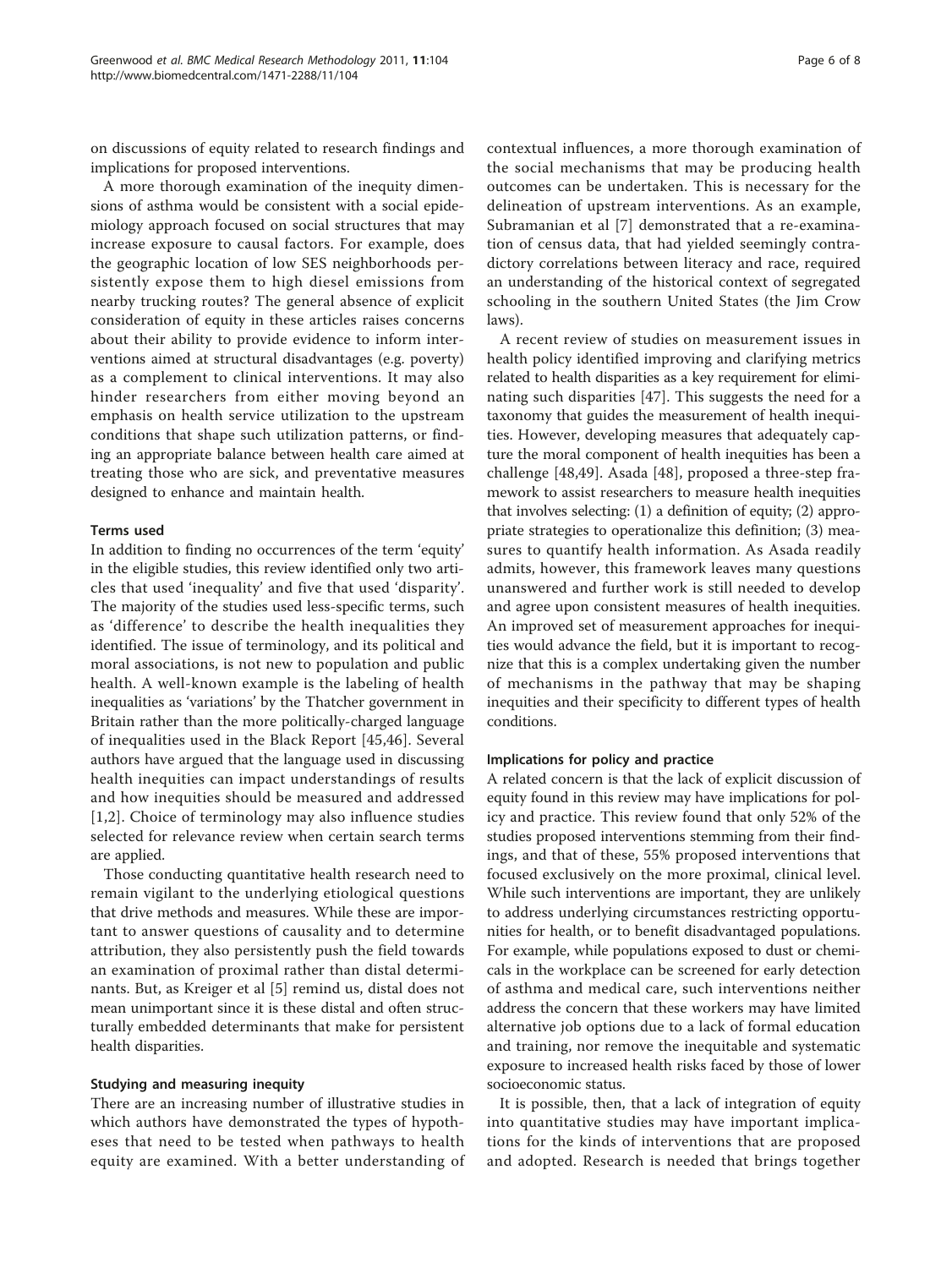<span id="page-6-0"></span>proximal and distal concerns so that findings are contextualized within an understanding of resource distribution patterns and the opportunities accessible to different social groups. Conceptualizing and effectively examining such complex contributors to health inequity may greatly benefit from the theoretical and methodological innovation brought by transdisciplinary approaches to population health. The resulting evidence could inform multi-level interventions [[50\]](#page-7-0) that combine population- and clinical-level action.

### Conclusions

This review, therefore, finds that quantitative studies on asthma in adults have not discussed inequalities using an explicit equity lens. Without a more in-depth and systematic examination of inequities underlying asthma prevalence, these studies may fail to provide the evidence required to inform interventions targeted at key levers in the pathways to inequity. Further development of taxonomies of equity dimensions and knowledge of how pathways to inequity operate are needed to assist researchers to provide such evidence to policy makers and practitioners.

## Additional material

[Additional file 1: C](http://www.biomedcentral.com/content/supplementary/1471-2288-11-104-S1.PDF)haracteristicsOfIncludedStudies.pdf. Table containing complete list of included studies, basic study information (authors, study type, design), and description of asthma-related inequalities in exposure or outcome variables.

#### Acknowledgements

This research was supported by the Canadian Institutes of Health Research-Institute of Population and Public Health. We gratefully acknowledge the assistance of Stephanie Donovan and Renée Nossal with relevance assessments, and Ashley Page with extraction of objective data for this review. Nancy Edwards holds a Nursing Chair funded by the Canadian Health Services Research Foundation, the Canadian Institutes of Health Research, and the Government of Ontario. Heather Greenwood holds a Canadian Institutes of Health Research Canada Graduate Scholarships Doctoral Award.

#### Author details

<sup>1</sup>Institute of Population and Public Health, Canadian Institutes for Health Research, 312-600 Peter Morand Crescent, Ottawa, K1G 5Z3, Canada. <sup>2</sup>Institute of Population Health, University of Ottawa, 1 Stewart Street, Ottawa, K1N 6N5, Canada. <sup>3</sup>School of Nursing, University of Ottawa, 451 Smyth Road, Ottawa, K1H 8M5, Canada. <sup>4</sup>Department of Epidemiology and Community Medicine, University of Ottawa, 451 Smyth Road, Ottawa, K1H 8M5, Canada. <sup>5</sup>Faculty of Community and Health Studies, Kwantlen Polytechnic University, 12666 72nd Avenue, Surrey, V3W 2M8, Canada. <sup>6</sup>The UWI School of Nursing, Mona University of the West Indies, 9 Gibraltar Camp Way, Kingston 7, Jamaica. <sup>7</sup>Department of Research and Knowledge Development, Great Lakes University of Kisumu, P.O. Box 2224, Kisumu, 40100, Kenya. <sup>8</sup>Department of Community Health and Development, Great Lakes University of Kisumu, P.O. Box 2224, Kisumu, 40100, Kenya.

#### Authors' contributions

HLG, NE, AH, EKK, ONO, and JAB all made substantial contributions to the data collection and to preparing and revising manuscript drafts. HLG further

#### Competing interests

The authors declare that they have no competing interests.

Received: 4 April 2011 Accepted: 12 July 2011 Published: 12 July 2011

#### References

- 1. Whitehead M: The concepts and principles of equity and health. Health Promot Int 1991, 6:217-228.
- 2. Carter-Pokras O, Baquet C: What is a "[health disparity](http://www.ncbi.nlm.nih.gov/pubmed/12500958?dopt=Abstract)"? Public Health Rep 2002, 117:426-434.
- 3. Braveman P: [Health disparities and health equity: concept and](http://www.ncbi.nlm.nih.gov/pubmed/16533114?dopt=Abstract) [measurement.](http://www.ncbi.nlm.nih.gov/pubmed/16533114?dopt=Abstract) Annu Rev Public Health 2006, 27:167-194.
- 4. WHO: Closing the Gap in a Generation: Health Equity Through Action on the Social Determinants of Health. Geneva: World Health Organization; 2008.
- 5. Krieger N: [Proximal, distal, and the politics of causation: what](http://www.ncbi.nlm.nih.gov/pubmed/18172144?dopt=Abstract)'s level got [to do with it?](http://www.ncbi.nlm.nih.gov/pubmed/18172144?dopt=Abstract) Am J Public Health 2008, 98:221-230.
- 6. Krieger N: [Epidemiology and the web of causation: has anyone seen the](http://www.ncbi.nlm.nih.gov/pubmed/7992123?dopt=Abstract) [spider?](http://www.ncbi.nlm.nih.gov/pubmed/7992123?dopt=Abstract) Soc Sci Med 1994, 39:887-903.
- 7. Subramanian SV, Jones K, Kaddour A, Krieger N: [Revisiting Robinson: the](http://www.ncbi.nlm.nih.gov/pubmed/19179348?dopt=Abstract) [perils of individualistic and ecologic fallacy.](http://www.ncbi.nlm.nih.gov/pubmed/19179348?dopt=Abstract) Int J Epidemiol 2009, 38:342-360.
- 8. Starfield B: [Pathways of influence on equity in health.](http://www.ncbi.nlm.nih.gov/pubmed/17208343?dopt=Abstract) Soc Sci Med 2007, 64:1355-1362.
- 9. Masoli M, Fabian D, Holt D, Beasley R: [The global burden of asthma:](http://www.ncbi.nlm.nih.gov/pubmed/15080825?dopt=Abstract) [executive summary of the GINA Dissemination Committee report.](http://www.ncbi.nlm.nih.gov/pubmed/15080825?dopt=Abstract) Allergy 2004, 59:469-478.
- 10. Bousquet J, Bousquet PJ, Goddard P, Daures J: [The public health](http://www.ncbi.nlm.nih.gov/pubmed/16175830?dopt=Abstract) [implications of asthma.](http://www.ncbi.nlm.nih.gov/pubmed/16175830?dopt=Abstract) Bull World Health Organ 2005, 83:548-554.
- 11. Pearce N, Ait-Khaled N, Beasley R, Mallol J, Keil U, Mitchell E, Robertson C: [Worldwide trends in the prevalence of asthma symptoms: phase III of](http://www.ncbi.nlm.nih.gov/pubmed/17504817?dopt=Abstract) [the International Study of Asthma and Allergies in Childhood \(ISAAC\).](http://www.ncbi.nlm.nih.gov/pubmed/17504817?dopt=Abstract) Thorax 2007, 62:758-766.
- 12. Cooper PJ, Rodrigues LC, Cruz AA, Barreto ML: [Asthma in Latin America: a](http://www.ncbi.nlm.nih.gov/pubmed/19076533?dopt=Abstract) [public heath challenge and research opportunity.](http://www.ncbi.nlm.nih.gov/pubmed/19076533?dopt=Abstract) Allergy 2009, 64:5-17.
- 13. Basagna X, Sunyer J, Kogevinas M, Zock JP, Duran-Taurelia E, Jarvis D, Burney P, Anto JM: [Socioeconomic status and asthma prevalence in](http://www.ncbi.nlm.nih.gov/pubmed/15234940?dopt=Abstract) [young adults. the European respiratory health survey.](http://www.ncbi.nlm.nih.gov/pubmed/15234940?dopt=Abstract) Am J Epidemiol 2004, 160:178-188.
- 14. Gold R, Wright R: [Population disparities in asthma.](http://www.ncbi.nlm.nih.gov/pubmed/15760282?dopt=Abstract) Annu Rev Public Health 2005, 26:89-113.
- 15. Dumanovsky T, Matte TD: Variations in adult asthma prevalence in Hispanic populations in New York City. J Asthma 2007, 44:279-303.
- 16. Weiss KB, Gergen PJ, Crain EF: [Inner-city asthma: the epidemiology of an](http://www.ncbi.nlm.nih.gov/pubmed/1735255?dopt=Abstract) [emerging US public health concern.](http://www.ncbi.nlm.nih.gov/pubmed/1735255?dopt=Abstract) Chest 1992, 101:362-367.
- 17. Rauh VA, Chew GL, Garfinkel RS: [Deteriorated housing contributes to high](http://www.ncbi.nlm.nih.gov/pubmed/11929744?dopt=Abstract) [cockroach allergen levels in inner-city households.](http://www.ncbi.nlm.nih.gov/pubmed/11929744?dopt=Abstract) Environ Health Perspect 2002, 110:323-327.
- 18. Bryant-Stephens T: [Asthma disparities in urban environments.](http://www.ncbi.nlm.nih.gov/pubmed/19501229?dopt=Abstract) J Allergy Clin Immunol 2009, 123:1199-1206.
- 19. Braman SS: The global burden of asthma. Chest 2006, 130:4-12.
- 20. Wright RJ, Steibach SF: [Violence: an unrecognised environmental](http://www.ncbi.nlm.nih.gov/pubmed/11675274?dopt=Abstract) [exposure that may contribute to greater asthma morbidity in high-risk](http://www.ncbi.nlm.nih.gov/pubmed/11675274?dopt=Abstract) [inner-city populations.](http://www.ncbi.nlm.nih.gov/pubmed/11675274?dopt=Abstract) Environ Health Perspect 2001, 109:1085-1089.
- 21. Glass TA, McAtee MJ: [Behavioral science at the crossroads in public](http://www.ncbi.nlm.nih.gov/pubmed/16198467?dopt=Abstract) [health: extending horizons, envisioning the future.](http://www.ncbi.nlm.nih.gov/pubmed/16198467?dopt=Abstract) Soc Sci Med 2006, 62:1650-1671.
- 22. Braveman P: Monitoring Equity in Health: a Policy-Oriented Approach in Low- and Middle-Income Countries. Geneva, Switzerland: World Health Organization; 1998.
- 23. Caldeira RD, Bettiol H, Barbieri MA, Terra-Filho J, Garcia CA, Vianna EO: [Prevalence and risk factors for work-related asthma in young adults.](http://www.ncbi.nlm.nih.gov/pubmed/16728501?dopt=Abstract) Occup Environ Med 2006, 63:694-699.
- 24. Braback L, Hjern A, Rasmussen F: [Social class in asthma and allergic](http://www.ncbi.nlm.nih.gov/pubmed/16319336?dopt=Abstract) [rhinitis: a national cohort study over three decades.](http://www.ncbi.nlm.nih.gov/pubmed/16319336?dopt=Abstract) Eur Respir J 2005, 26:1064-1068.